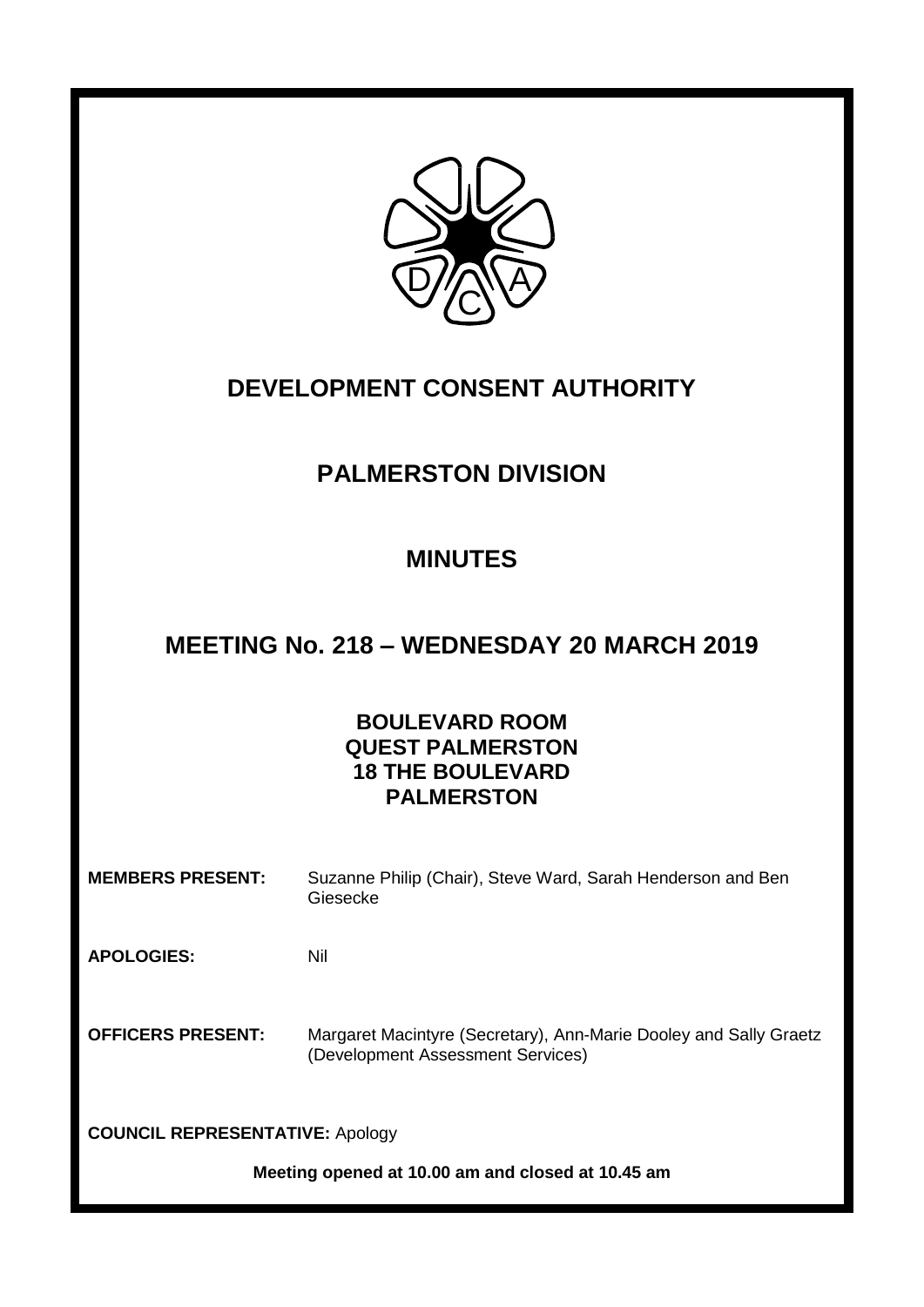**THE MINUTES RECORD OF THE EVIDENTIARY STAGE AND THE DELIBERATIVE STAGE ARE RECORDED SEPARATELY. THESE MINUTES RECORD THE DELIBERATIVE STAGE. THE TWO STAGES ARE GENERALLY HELD AT DIFFERENT TIMES DURING THE MEETING AND INVITEES ARE PRESENT FOR THE EVIDENTIARY STAGE ONLY.**

### **ITEM 1 INDEPENDENT UNIT IN EXCESS OF 50M2 PA2019/0015 LOT 6953 (9) SURCINGLE DRIVE, TOWN OF PALMERSTON APPLICANT NATALIE AND DALLAS WYNNE**

Mr Dallas Wynne attended.

**RESOLVED** That, pursuant to section 53(a) of the *Planning Act*, the Development Consent **10/19** Authority consent to the application to develop Lot 6953 (9) Surcingle Drive, Town of Palmerston for the purpose of an Independent Unit in excess of  $50m^2$ , subject to the following conditions:

#### **CONDITION PRECEDENT**

1. Prior to the commencement of works, a schematic plan demonstrating the on-site collection of stormwater and its discharge into the City of Palmerston stormwater drainage system shall be submitted to and approved by the City of Palmerston, to the satisfaction of the consent authority.

#### **GENERAL CONDITIONS**

- 2. The works carried out under this permit shall be in accordance with the drawings endorsed as forming part of this permit.
- 3. The owner of the land must enter into agreements with the relevant authorities for the provision of water supply, sewerage and electricity facilities to the development shown on the endorsed plans in accordance with the authorities' requirements and relevant legislation at the time.
- 4. Stormwater is to be collected and discharged into the drainage network to the technical standards of and at no cost to City of Palmerston, to the satisfaction of the consent authority.
- 5. The kerb crossovers and driveways to the site approved by this permit are to meet the technical standards of the City of Palmerston, to the satisfaction of the consent authority.
- 6. Any developments on or adjacent to any easements on site shall be carried out to the requirements of the relevant service authority to the satisfaction of the consent authority
- 7. Before the use/occupation of the development starts, the landscaping works shown on the endorsed plans must be carried out and completed to the satisfaction of the consent authority.

#### **NOTES:**

1. The Department of Environment and Natural Resources advises that construction work should be conducted in accordance with the Northern Territory Environment Protection Authority's Noise Guidelines for Development Sites. The guidelines specify that on-site construction activities are restricted to between 7am and 7pm Monday to Saturday and 9am to 6pm Sunday and Public Holidays. For construction activities outside these hours refer to the guidelines for further information.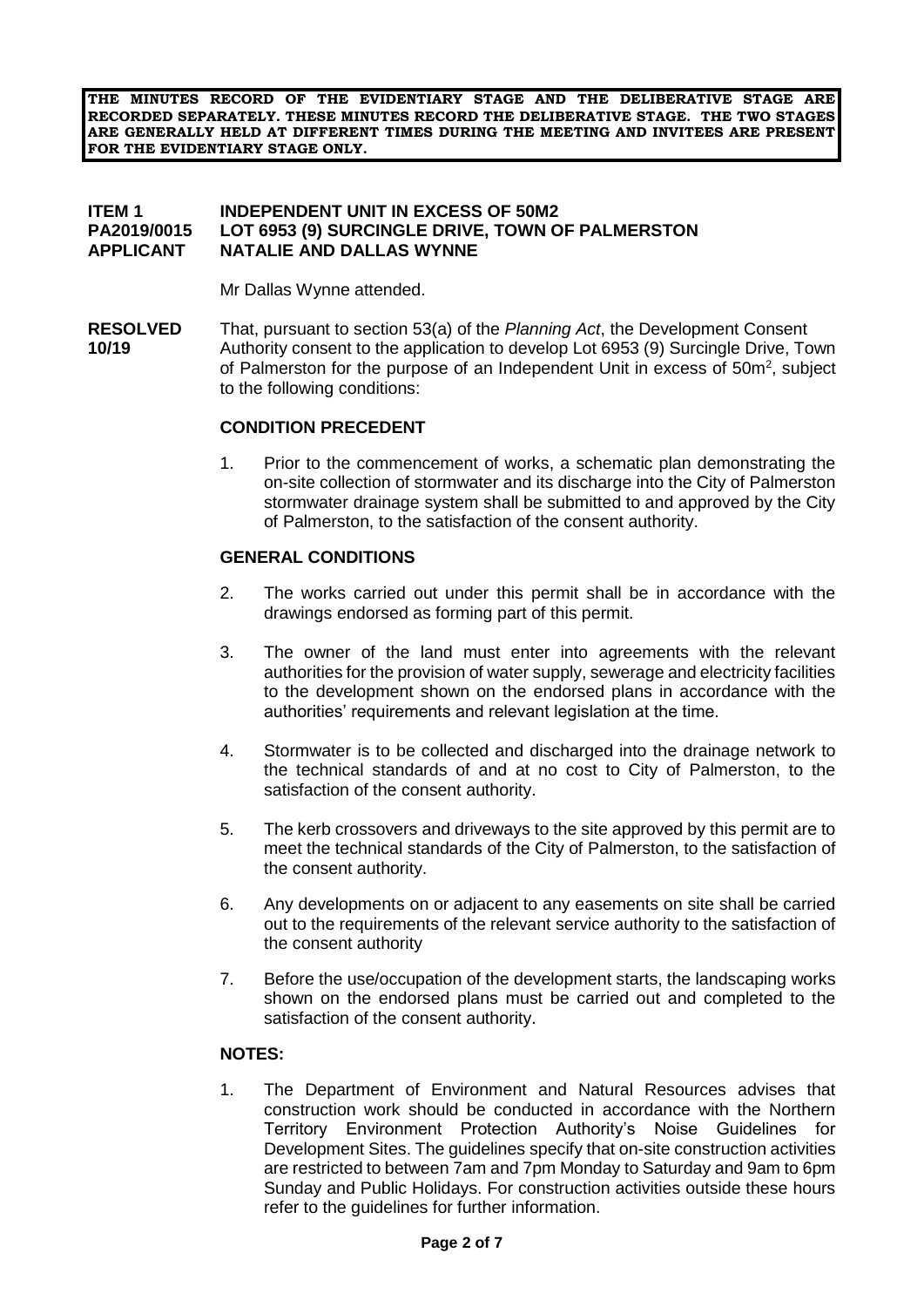- 2. The Power and Water Corporation advises that the Water and Sewer Services Development Section [\(landdevelopmentnorth@powerwater.com.au\)](mailto:landdevelopmentnorth@powerwater.com.au) and Power Network Engineering Section [\(powerconnections@powerwater.com.au\)](mailto:powerconnections@powerwater.com.au) should be contacted via email a minimum of 1 month prior to construction works commencing in order to determine the Corporation's servicing requirements, and the need for upgrading of on-site and/or surrounding infrastructure.
- 3. If you choose nbn to service your development, you will need to enter into a development agreement with nbn. The first step is to register the development via [http://www.nbnco.com.au/develop-or-plan-with-the](http://www.nbnco.com.au/develop-or-plan-with-the-nbn/new-developments.html)[nbn/new-developments.html](http://www.nbnco.com.au/develop-or-plan-with-the-nbn/new-developments.html) once registered nbn will be in contact to discuss the specific requirements for the development. Nbn requires you to apply at least 3 months before any civil works commence. All telecommunications infrastructure should be built to nbn guidelines found at [http://www.nbnco.com.au/develop-or-plan-with-the-nbn/new](http://www.nbnco.com.au/develop-or-plan-with-the-nbn/new-developments/builders-designers.html)[developments/builders-designers.html.](http://www.nbnco.com.au/develop-or-plan-with-the-nbn/new-developments/builders-designers.html)

### **REASONS FOR THE DECISION**

1. Pursuant to section 51(a) of the *Planning Act,* the consent authority must take into consideration the planning scheme that applies to the land to which the application relates.

Lot 6953 (9) Surcingle Drive, Town of Palmerston is located in the suburb of Marlow Lagoon and is identified as being within Zone RR (Rural Residential) of the Northern Territory Planning Scheme.

The application is for an independent unit. Independent units are ordinarily permitted on land in Zone RR (Rural Residential) where they comply with the requirements of the NT Planning Scheme.

The consent authority noted the design of the independent unit, which has a floor area of  $131m^2$ ;  $81m^2$  over the  $50m^2$  floor area limit required by the Scheme. The additional floor area is non-compliant with Part 4 of the Scheme and was the trigger for the development application.

The consent authority noted that subclause 5 of Clause 7.10.4 (Independent Units) allows the consent authority to approve an application that is not in accordance with the specified maximum floor area only if it is satisfied the proposed independent unit is appropriate to the site having regard to the potential impact of the independent unit on the amenity of adjoining and nearby properties.

The consent authority considered that Marlow Lagoon has a fairly distinct character, reflected in the style of housing and other development on the lots. All residential land in Marlow Lagoon is within Zone RR (Rural Residential) with lots typically developed with large single dwellings, some with quite significant floor areas, and large sheds. Development on the adjacent lots comprises of single dwellings, large sheds and in the case of the site to the west, additional buildings and outdoor storage. The consent authority drew comparisons to the proposal and other development in the area, including a propensity for multiple buildings on sites and home-based businesses operating from large sheds. The consent authority also noted the information provided by the applicant at the meeting, that the style and scale of development proposed had similarities to his current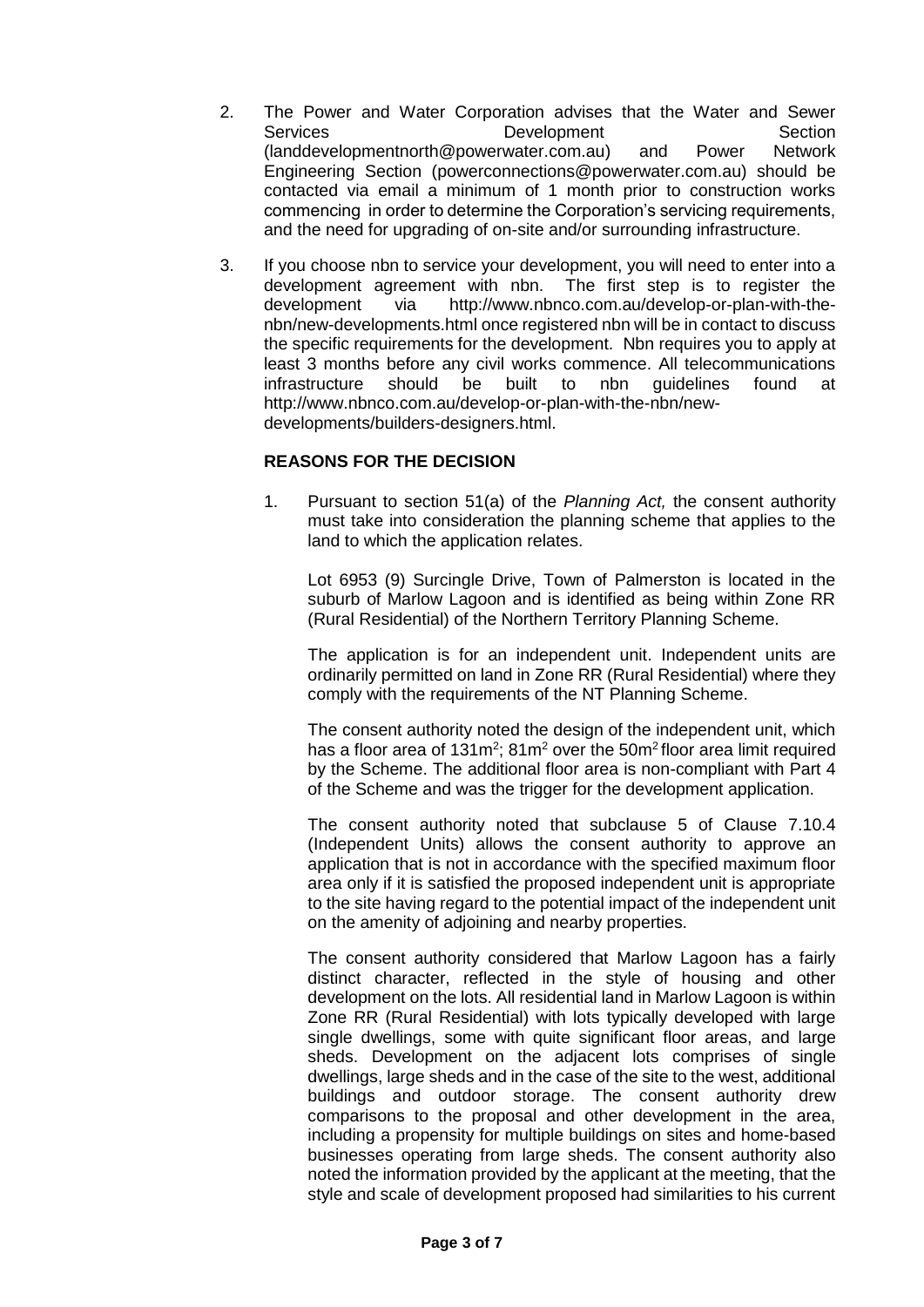residence elsewhere in Marlow Lagoon. Based on this information, the consent authority were of the opinion that the proposal was generally in keeping with development in the surrounding area.

The consent authority considered whether the independent unit was ancillary to a single dwelling, as required by the Scheme. Plans of a single dwelling were submitted with the application to address this requirement and show a primary residence of  $372m<sup>2</sup>$  in area located on the same site of the independent unit. The independent unit has a floor area of  $131m^2$  and in comparison, is smaller than and subordinate to the primary residence. It further noted the intention to connect both to shared reticulated services. The consent authority accepted this evidence to demonstrate that the independent unit would be ancillary to a single dwelling.

The consent authority noted the very specific design of the independent unit and much larger floor area than ordinarily permitted. It further acknowledged the limitations that the specific design would impose on the number of possible future residents through inclusion of only one bedroom and a floor layout that limits easy modification. The design intent outlined in the application was to include suitable disability access and circulation spaces, and also enable breeze movement and natural light into the building. The consent authority considered that inclusion of larger than typical doorways, hallways and circulation space within the kitchen, bedroom and bathroom, together with the amount of shaded glazed areas, windows and doors supported this claim. The design, and specifically the inclusion of only onebedroom, is considered to limit the potential for amenity impacts, as it will limit the number of residents, the likely demand on services and access demands, more so than another similarly sized unit with multiple bedrooms. Further to this, the consent authority considered that the size of the site, which at 1.3ha is substantially more than the minimum land area required in the zone, further pointed to the appropriateness of the development for this particular site.

The combination of the above factors were considered to demonstrate that the proposal was acceptable in terms of potential amenity impacts.

2. Pursuant to section 51(j) of the *Planning Act*, the consent authority must take into consideration the capability of the land to which the proposed development relates to support the proposed development and the effect of the development on the land and on other land, the physical characteristics of which may be affected by the development.

The application was circulated with relevant services authorities with no objections to the development received. This is considered indicative of the site's overall capability to accommodate the development, and further demonstrates compliance with the servicing requirements under Clause 7.10.4 (Independent Units) of the Scheme.

The site is identified as being affected by the Secondary Storm Surge Area. While the rear of the site is likely to be impacted during severe storm events, available evidence suggests that the area to be developed with the independent unit is clear of the projected surge extent.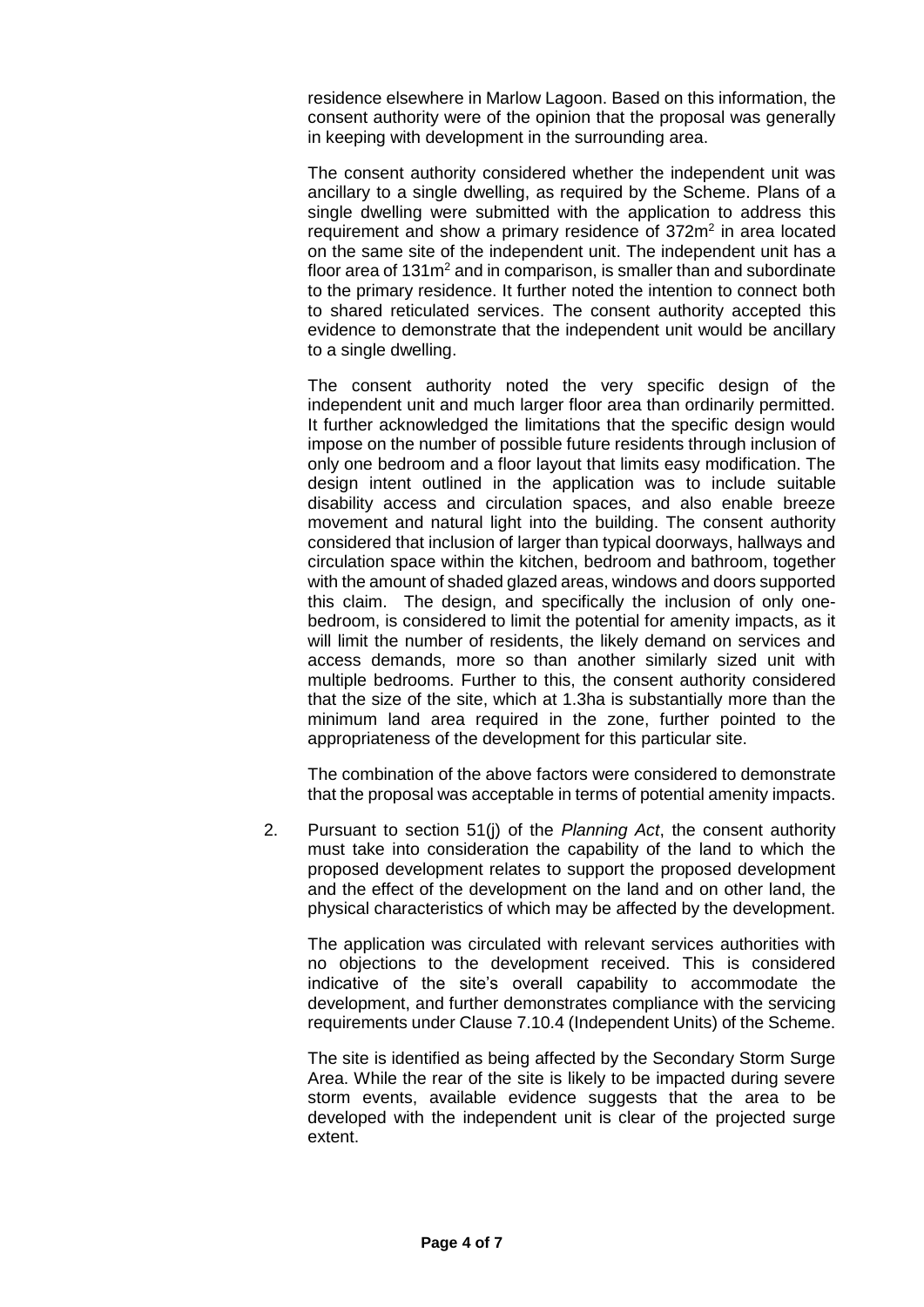The City of Palmerston has recommended that a Stormwater management plan be prepared and implemented as part of the development, including that stormwater on the site be collected and discharged to the Council's stormwater drainage system. The consent authority noted this request and also the applicant's question at the meeting regarding discharge points. The consent authority were of the opinion that the question was best answered by the City of Palmerston and, in the absence of Council representatives at the meeting, that the conditions of approval were adequately flexible to enable further negotiation between the applicant and Council if required.

3. Pursuant to section 51(n) of the *Planning Act*, the consent authority must take into consideration the potential impact on the existing and future amenity of the area in which the land is situated

The consent authority acknowledged that any change to land is likely to have an amenity impact, however in this case the amenity impact is assessed as reasonable. The land is zoned appropriately for the development proposed with independent units ordinarily permitted in Zone RR.

Neither the Power and Water Corporation nor City of Palmerston objected to the proposal nor were any public submissions received in response to public exhibition of the application.

The application requires consent as the independent unit does not comply with the floor area limits of the Scheme. The specific design of the unit, character of the area, nature and style of development on adjoining land and overall level of compliance achieved with other requirements of the Scheme are considered to demonstrate that the proposal is acceptable and unlikely to result in unreasonable amenity impacts.

**ACTION:** Notice of Consent and Development Permit

#### **ITEM 2 VARIATION APPLICATION: VARIATION TO REMOVE CONDITION PA2018/0445 PRECEDENT 1 & 2 OF DP18/0435 LOT 12433 ZUCCOLI PARADE, TOWN OF PALMERSTON APPLICANT JUNE D'ROZARIO & ASSOCIATES PTY LTD**

Mr Hermanus Louw attended on behalf of the applicant.

**RESOLVED** That, pursuant to section 57(3) of the *Planning Act*, the Development Consent **11/19** Authority consent to the application to vary DP18/0435 for the purpose of amending condition precedent 1.

## **CONDITION PRECEDENT**

- 1a) The works carried out under this permit shall be in accordance with the drawing submitted as part of the original application numbered 2018/0445/01, endorsed as forming part of this permit; or should the applicant wish to submit a new plan of subdivision:
- 1b) Prior to the endorsement of plans and prior to commencement of works (including site preparation), an amended plan to the satisfaction of the consent authority must be submitted to and approved by the consent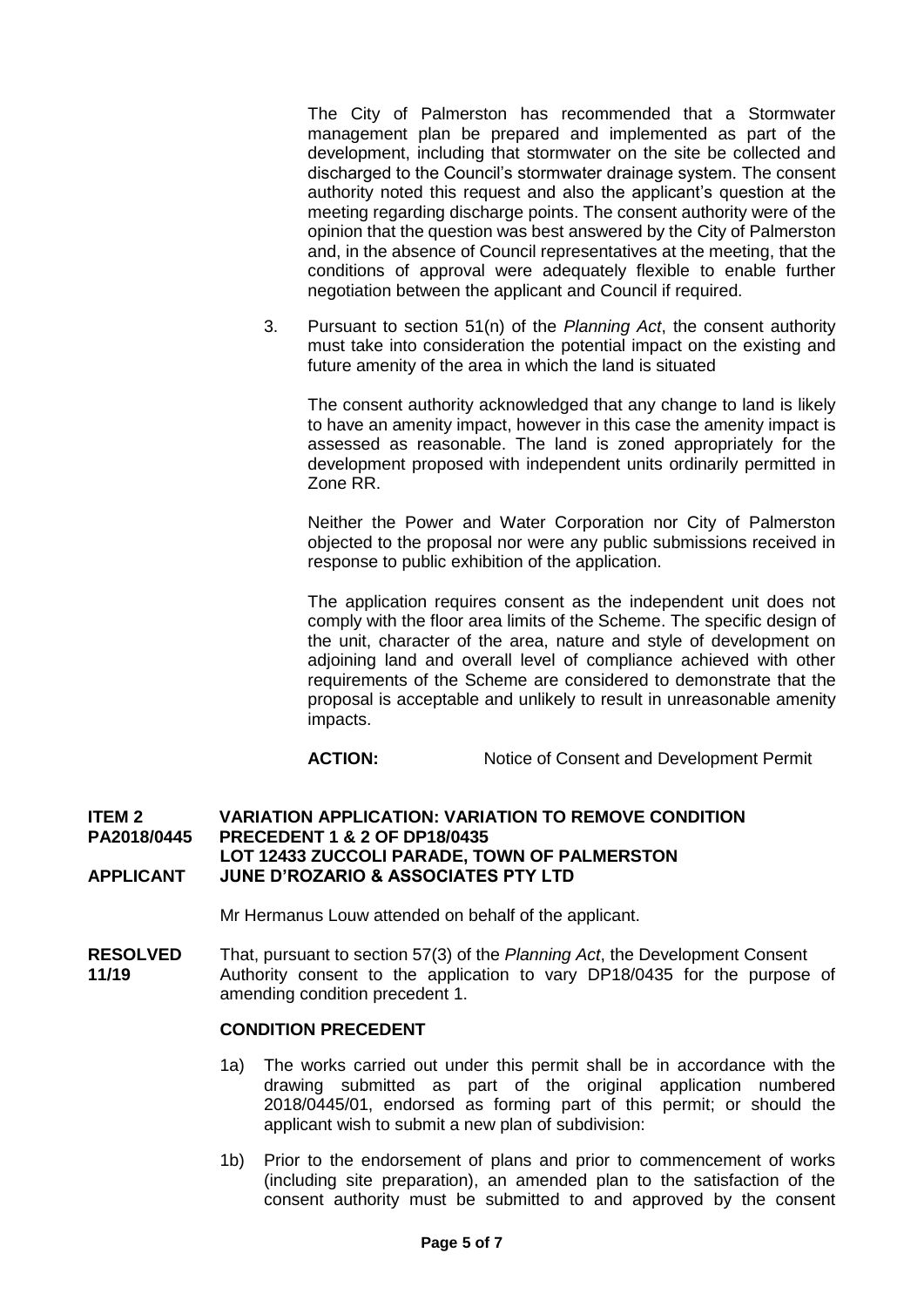authority. When approved, the plans will be endorsed and will then form part of the permit. The plans must be drawn to scale and two copies must be provided. The plan must be generally in accordance with the plans submitted with the application but modified to show realignment of the shared boundary between Lots 19 and 20 to limit/control future development (in relation to residential density) on Lot 19.

## **REASONS FOR THE DECISION**

The consent authority considered the information presented in the application, the previous Development Assessment Services report and attachments, and information presented by the applicant at the meeting.

The consent authority determined that condition precedent 1, in its current form, was not required provided the applicant submits a proposed zoning plan that identifies Lot 19 as being within Zone MD (Multiple Dwelling Residential) in accordance with condition precedent 2 of DP18/0435.

Condition precedent 1 related to the requirement to submit amended plans demonstrating a compliant building envelope for Lot 19 as per the requirements of Clause 11.2.3 (Lot Size and Configuration in Residential Subdivisions) of the NT Planning Scheme (the Scheme) given there were no special circumstances to justify a reduction to the minimum lot size required by Clause 11.1.11 (Minimum Lot Sizes and Requirements) from 800m<sup>2</sup> to 693m<sup>2</sup>.

As discussed with the applicant at the meeting, the developer has access to other avenues to adequately control the density of future development on Lot 19 if desired, including for example, realignment of the shared boundary between Lots 19 and 20 or the establishment of restrictive covenants on the title, without the need for variations to Clause 11.1.1 of the Scheme.

Subsequently, the consent authority was happy to endorse the subdivision plan submitted as part of the original application, or alternatively should the applicant wish to amend the shared boundary between Lots 19 and 20 to limit/control future development (in relation to residential density) on Lot 19, the consent authority determined it would consider a revised subdivision plan as reflected in revised condition precedent 1.